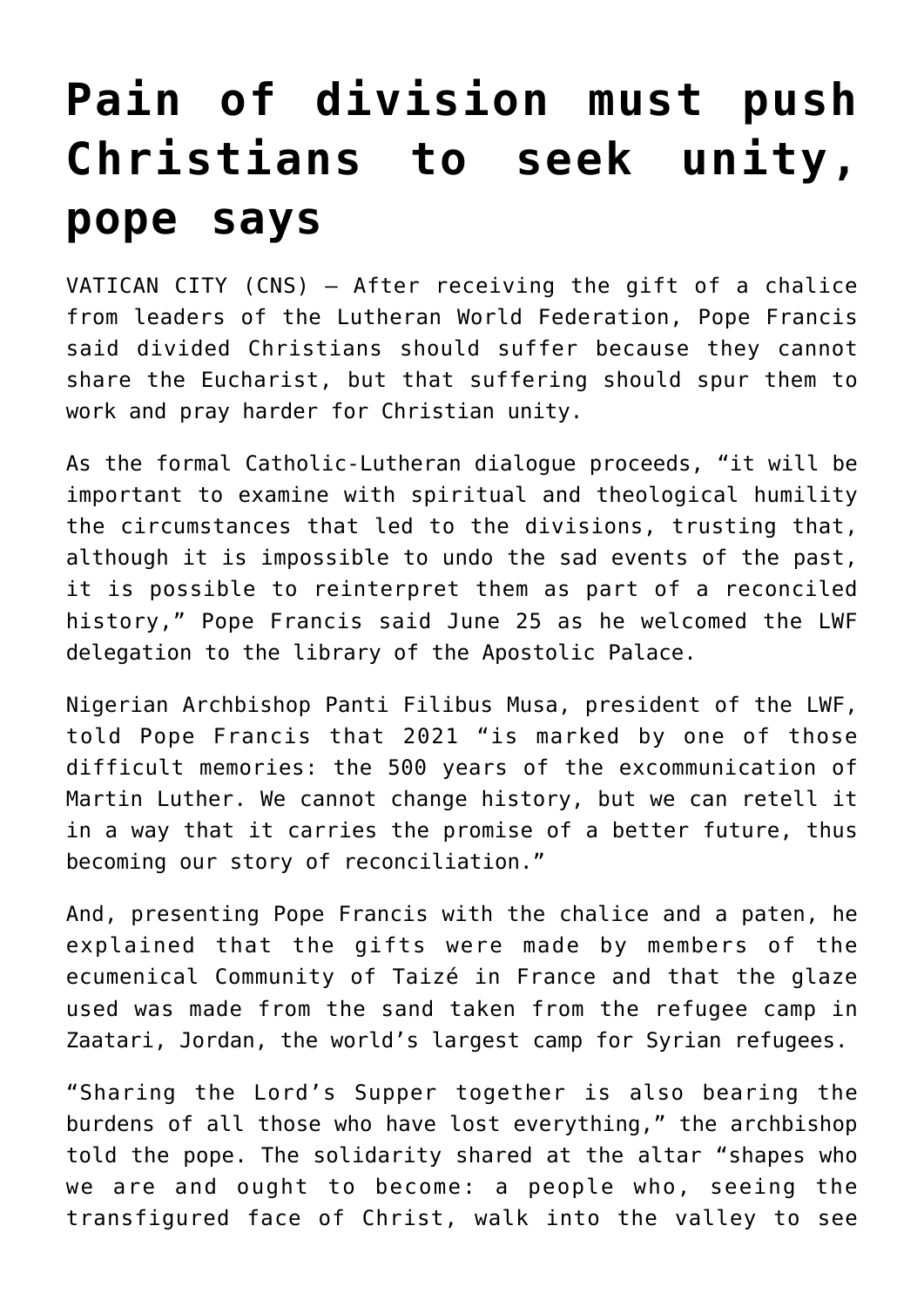Christ in the disfigured faces of the exploited, the hungry and the poor. In this journey, we become fully church, together. Let us act together now, deepening into visible solidarity our union in prayer."

Pope Francis described the five centuries of Catholic-Lutheran division as a "journey from conflict to communion."

Progress requires real motivation and passion, he said, in other words, a sense of crisis, "the crisis that helps us mature in what we are seeking. From the conflict we have lived for centuries and centuries to the communion we desire — for that, we put ourselves in crisis, a crisis which is a blessing from the Lord."

The Lutherans' meeting with the pope took place on the anniversary of the publication of the "Augsburg Confession," which is now seen as a key summary of Lutheran faith. But it was presented in Augsburg, Germany, on June 25, 1530, as, Pope Francis said, "a document of intra-Catholic reconciliation" in the hopes of repairing the growing rupture among Christians in Western Europe.

"In its first article, the Augsburg Confession professes faith in the Triune God, expressly referring to the Council of Nicaea," the pope noted. "The Nicene Creed is a binding expression of faith, not only for Catholics and Lutherans, but also for our Orthodox brothers and sisters and for many other Christian communities. It is a treasure we hold in common. Let us make every effort to ensure that the 1700th anniversary of that great council, to be celebrated in 2025, will give new impulse to the ecumenical journey, which is God's gift and for us an irreversible commitment."

The document also stresses the importance of baptism, which the pope called "the primordial divine gift at the basis of all our religious efforts and our commitment to the achievement of full unity."